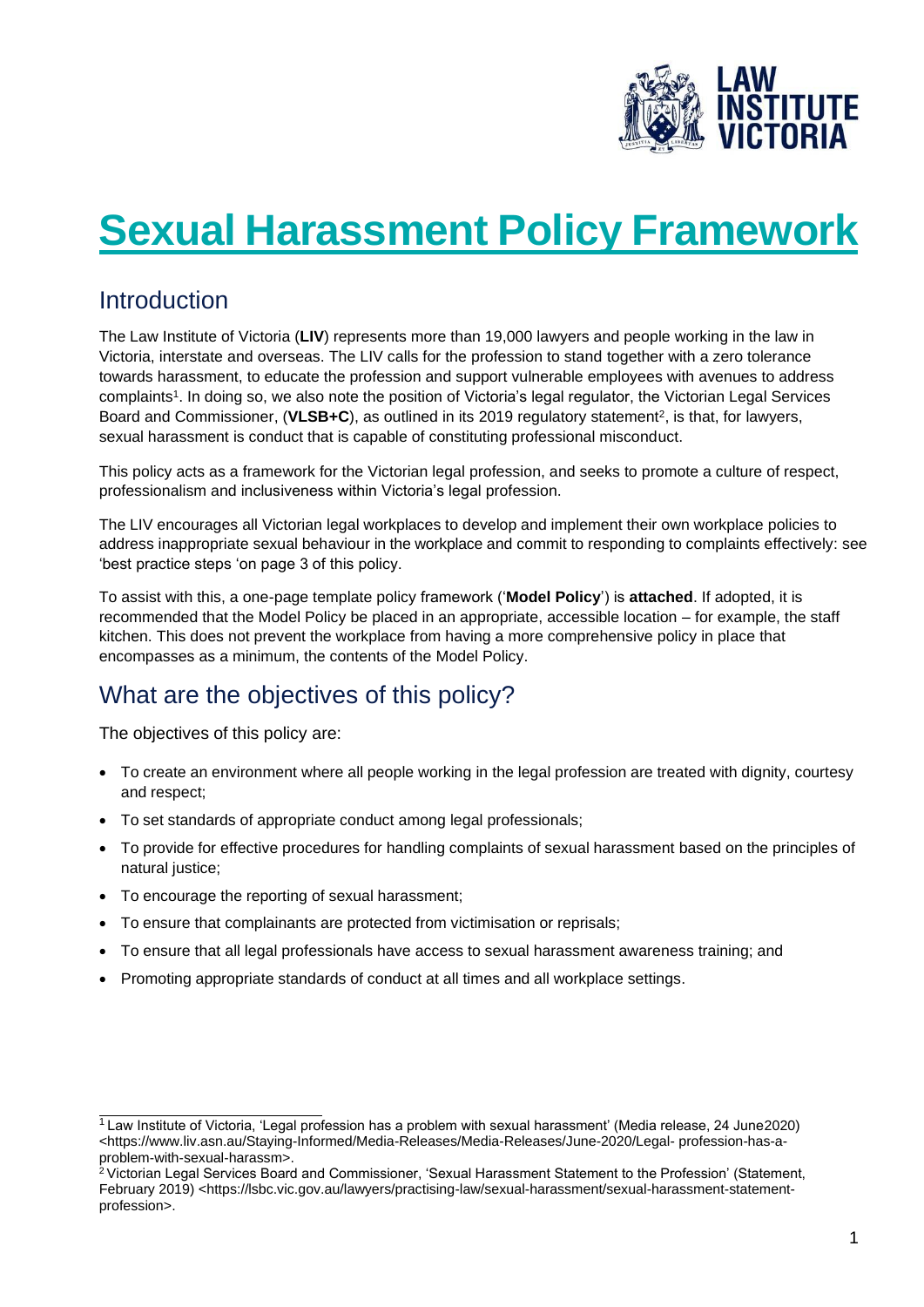### **Definition**

Under the *Equal Opportunity Act 2010* (Vic), a person sexually harasses another person if he or she:

- (a) makes an unwelcome sexual advance, unwelcome requests for sexual favours, to the other person; or
- (b) engages in any other unwelcome conduct of a sexual nature to the other person —

in circumstances in which a reasonable person, having regard to all the circumstances, would have anticipated that the other person would be offended, humiliated or intimidated.<sup>3</sup> A person's (the harasser's) intention is irrelevant under this definition.

Sexual harassment can take many forms. Sexual harassment can be obvious or indirect, physical or verbal, repeated or one-off and can be perpetrated by males and females against people of the same or opposite sex.

| Examples of sexual harassment include <sup>4</sup> :           |                                                                                   |
|----------------------------------------------------------------|-----------------------------------------------------------------------------------|
| staring, leering or unwelcome touching                         | emailing pornography or rude jokes                                                |
| suggestive comments or jokes                                   | displaying images of a sexual nature around the<br>workplace                      |
| unwanted invitations to go out on dates or<br>requests for sex | communicating content of a sexual nature<br>through social media or text messages |
| intrusive questions about a person's private life<br>or body   | unnecessary familiarity, such as deliberately<br>brushing up against a person     |

# **Complaints**

All sexual harassment policies must include a clear internal grievance procedure, as well as information on where to lodge an external and confidential complaint, including:

- The Victorian Legal Services Board and Commissioner (VLSB+C) Ph: (03) 9679 8001 Email: [harassmentcomplaints@lsbc.vic.gov.au](mailto:harassmentcomplaints@lsbc.vic.gov.au)
- The Victorian Equal Opportunity and Human Rights Commission Ph: 1300 292 153 Email: [complaints@veohrc.vic.gov.au](mailto:complaints@veohrc.vic.gov.au)
- The Australian Human Rights Commission Ph: 1300 656 419 Email: [complaintsinfo@humanrights.gov.au](mailto:complaintsinfo@humanrights.gov.au)

# What are the legal obligations of an employer and employee?

Sexual harassment is unlawful under the *Sex Discrimination Act 1984* (Cth) and the *Equal Opportunity Act 2010*  (Vic) in any work-related context. It is also covered by the *Occupational Health and Safety Act 2004* (Vic) as it is a workplace hazard that creates physical and psychological risks to health and safety. Employers can be held legally responsible for sexual harassment that occurs during formal and informal work settings. Lawyers also have additional obligations not to sexually harass people. The Australian Solicitors' Conduct Rules provides that a solicitor must not in the course of practice, engage in conduct which constitutes sexual harassment.<sup>5</sup>

<sup>3</sup> *Equal Opportunity Act 2010* (Vic) s 92.

<sup>4</sup> Australian Human Rights Commission, 'Quick Guide - Sexual Harassment' (Webpage, accessed 29 October2020) <https://humanrights.gov.au/quick-guide/12096>.

<sup>5</sup> Rule 42.1.2, Legal Profession Uniform Law Australian Solicitors' Conduct Rules 2015 under the LegalProfession Uniform Law <http[s://www.](http://www.legislation.nsw.gov.au/regulations/2015-244.pdf)l[egislation.nsw.gov.au/regulations/2015-244.pdf>.](http://www.legislation.nsw.gov.au/regulations/2015-244.pdf) The LIV notes that the wording of Rule 42 is currently being reviewed by the Law Council of Australia.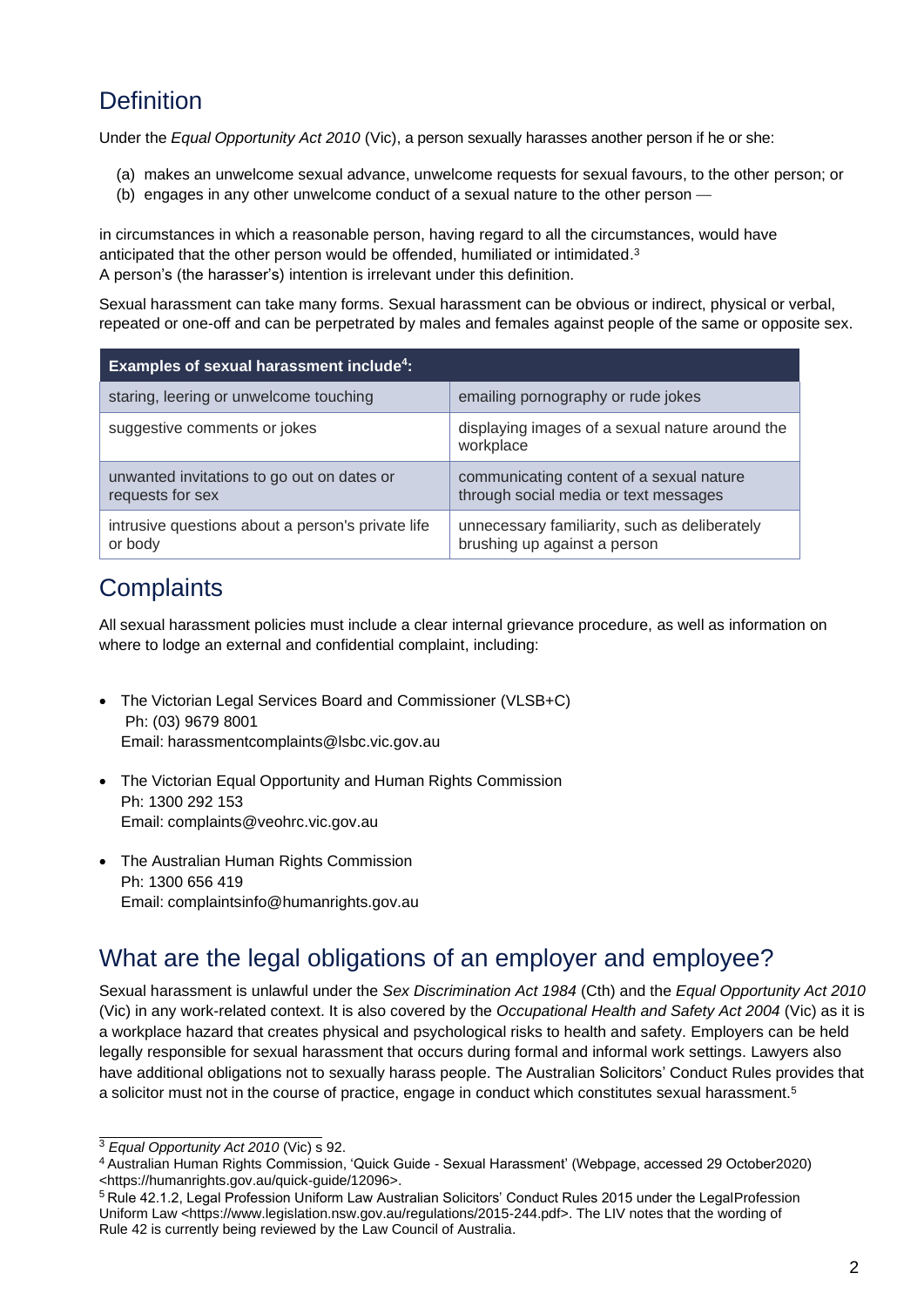### What 'best practice' steps should employers take?

To prevent sexual harassment from occurring in workplaces, there needs to be a comprehensive, whole of organisation approach including:

- Responding to complaints effectively, by ensuring responses are timely and consistent with proportionate disciplinary outcomes and ensuring that workers are safe and supported throughout the complaints process;
- Developing and monitoring 'good' policy (that is policy that is visible, raises awareness of rights, presented to new employees at induction, is refreshed and has clear grievance processes);
- Eliminate the risks from sexual harassment so far as reasonably practicable. If the risk cannot be eliminated, take steps to minimise risk as far as reasonably practicable (for example: implementing a policy that limits the amount of alcohol permitted at work functions);
- Dissemination and communication of the policy;
- Effective training for all and in particular line managers to help them build teams that respect others with an understanding that preventing sexual harassment in their team is their responsibility;
- Promoting standards of behaviour through discussion, with positive leadership styles and modelling of behaviour;
- Adopting a victim-focused approach, while including the right to a support person, for both the complainant and respondent, and providing referrals for additional support;
- Appointing a designated person or contact officer whom employees can speak to if they have any concerns regarding sexual harassment in the workplace;
- Promoting bystander responses (for example: see something say something); and
- Responsive and assertive grievance handling procedures.<sup>6</sup>

Employers adopting this policy should do all that is reasonably necessary to create an environment that does not tolerate any form of sexual harassment. This includes providing adequate support during the complaint process, and ensuring that sexual harassment complaints are handled swiftly, confidentiality, and fairly with protection from reprisal.

This policy provides general information only about the subject matter covered. It is not intended, nor should it *be relied on, as providing legal advice. The LIV encourages organisations, employers and employees to seek their own independent legal advice if required.*

*Version 02 – 9 August 2021*

<sup>6</sup>Victorian Public Sector Commission, 'Prevention' (Web page, updated 22 November 2018) <https://vpsc.vic.gov.au/html-resources/guide-prevention-sexual-harassment-workplace/5-prevention/>.